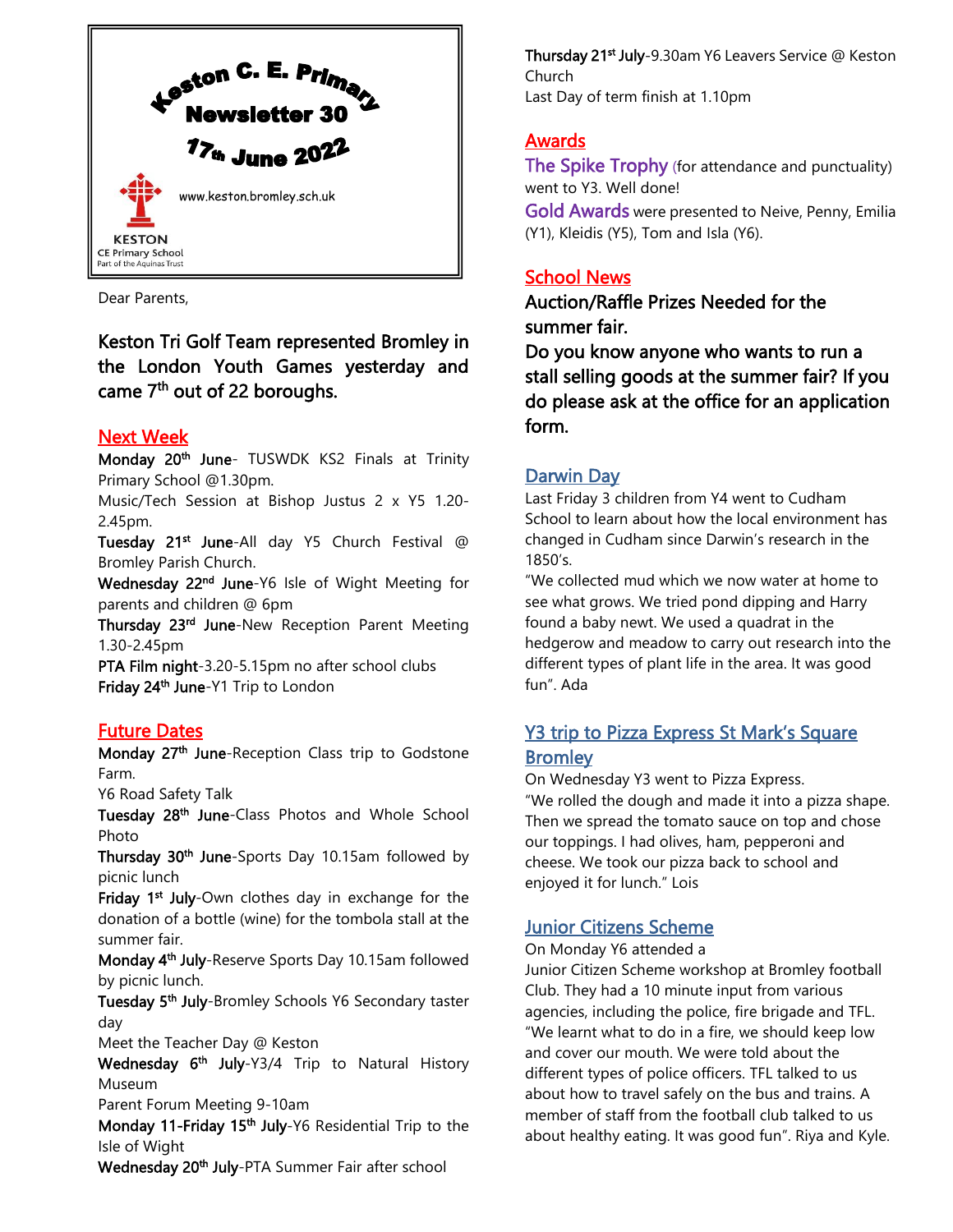### Y6 Rochester Cathedral trip

On Tuesday Y6 attended the Church Schools' Celebration at Rochester Cathedral where they took part in a variety of reflective workshops on the theme of journeys, hopes and dreams. They also had the opportunity to discover more about the Cathedral. "They talked to us about the history of the Cathedral. We learnt a hymn and took part in worship. We made a key chain and each bead represented something for example friendship/love. We discussed our journey through primary school and transitioning to secondary school". Riya and Kyle.

#### Drama Club Performance

Mrs Turner was very proud of her drama club students who performed to their parents and the whole school this week.

### Y4 Fundraising

We are very proud of Lolly and the Y4 girls who have been busy with their new business enterprise 'Bracelets for Believers'. So far they have made and sold bracelets to the value of £141 with all proceeds going to Keston PTA. Well done!

#### Summer school

Please find attached the booking form for our Summer School 2022 which will run for six days from Friday 22<sup>nd</sup> July until Friday 29<sup>th</sup> July.

It is only available for children currently attending Keston School.

Bookings are very low at the moment, if we have insufficient numbers it will not be able to run. If you do want your child to attend please book as soon as possible on School Gateway, the deadline is Monday 4th July in order that we can ascertain how many children have applied.

Please complete the booking form and return to the school office asap.

### **Sporting News Mr Hunnisett** London Youth Games

Our Y4 Tri Golf Team represented Bromley at The London Youth Games yesterday in Redbridge. They did really well and came 7<sup>th</sup> out 22 London Boroughs. Well done!

Brody, Louis, Charlie, Shivai, Arthur, Lj, Poppy, Elise, Lolly and Dotty.

Thank you to the parents who drove.

## Small Schools Athletics Competition at Norman Park

On Thursday we took part in the Small Schools' Athletics Competition at Norman Park. The team did really well in tough weather conditions and we saw some great individual performances. Well done team! These children were entered into the finals. Eden and Ben C-Running long jump Nazar, Isla and Louie-Standing long jump Amber, Jess-Howler Ben R, Emma and Florence-600m James and Sienna-150m

## PTA NEWS

#### Amazon smile

Please see attached info regarding the AmazonSmile scheme the PTA have recently joined.

### Thursday 23<sup>rd</sup> June

#### PTA Film Night to 3.20-5.15pm

£5 per child. Please hand money to the PTA or the school office in a named envelope by Wednesday 22<sup>nd</sup> June at the latest.

We will be showing Chickenhare and the Hamster of Darkness to REC/KS1 in the Dome and Jumanji to KS2 in the hall.

If you can help at the event please let us know.

## Sports Day Thursday 30<sup>th</sup> June 10.15am

The PTA will be selling cream teas and strawberries and cream at sports day. If you can help please let us know.

### Summer Fair Wednesday 20<sup>th</sup> July

The summer fair is fast approaching. Please let us know if you can help to set up before the fair or help at the fair in ½ hour slots. We will also need help clearing up when it's finished.

If you would like to have a stall (£25 non-refundable payment), help at the event or make a donation please get in touch with the PTA asap.

Email [PTAkestonCofE@outlook.com](mailto:PTAkestonCofE@outlook.com)

#### Raffle/Auction Lots

Please ask anyone you know for raffle or auction prizes e.g. gym daily passes, child free @ clubs etc.